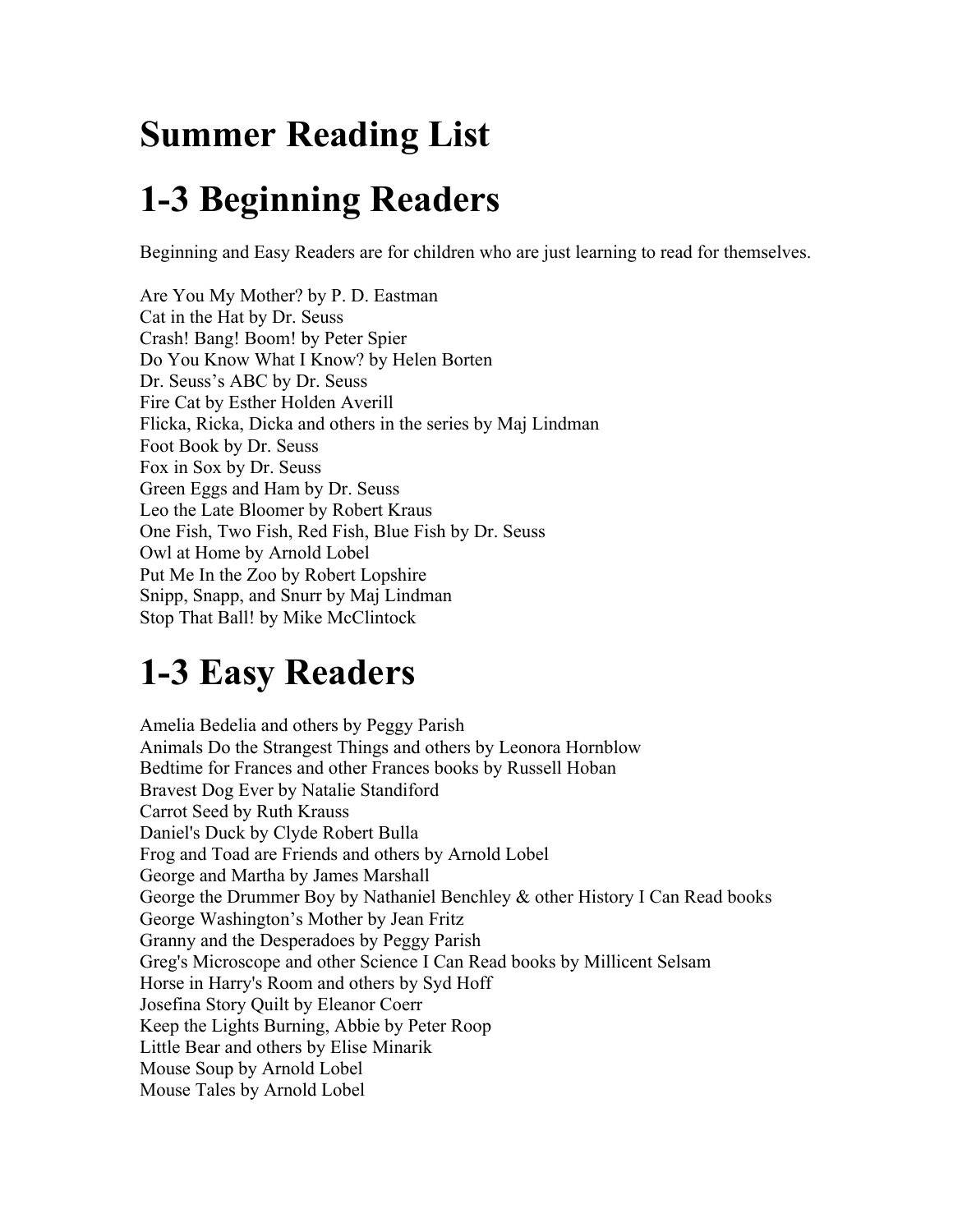Nate the Great and others by Marjorie Sharmat New Coat for Anna by Harriet Ziefert Sammy the Seal and others by Syd Hoff Night Noises and Other Mole & Troll Stories by Tony Johnston One Bad Thing About Father by F. N. Monjo Sam the Minuteman by Nathaniel Benchley Trojan Horse, or How the Greeks Won the War by Emily Little

## **1-3 Advanced Readers**

Abraham Lincoln by Ingri and Edgar Parin d'Aulaire Adventures of the Little Wooden Horse by Ursula Moray Williams Adventures of Tom Bombadil by J. R. R. Tolkein Alligator Case and others by William Pene du Bois And Then What Happened, Paul Revere? by Jean Fritz Angry Giant by Oscar Wilde Apple & the Arrow by Mary Marsh Buff Bard of Avon: the Story of William Shakespeare by Diane Stanley Bear Called Paddington and others by Michael Bond Bears on Hemlock Mountain and others by Alice Dalgliesh Benjamin Franklin by Ingri and Edgar Parin d'Aulaire Benjamin West and his Cat Grimlakin by Marguerite Henry Betsy & Billy and others by Carolyn Haywood Betsy & Tacy Go Over the Big Hill and others by Maude Lovelace Billy & Blaze and others by C. W. Anderson Book of Cowboys by Holling C. Holling Book of Indians by Holling C. Holling Box-Car Children and others by Gertrude Warner (the first 19 in the series) Bright April by Marguerite de Angeli Burt Dow, Deep Water Man by Robert McCloskey Can't You Make Them Behave, King George? by Jean Fritz Capyboppy by Bill Peet Castle by David Macauley Cathedral by David Macaulay Chalk Box Kid by Clyde Robert Bulla Charles Dickens: the Man Who Had Great Expectations by Diane Stanley Charlie and the Chocolate Factory by Roald Dahl City by David Macaulay Cleopatra by Diane Stanley Coll and His White Pig by Lloyd Alexander Columbus by Ingri and Edgar Parin d'Aulaire Courage of Sarah Noble by Alice Dalgliesh d'Aulaire's Book of Greek Myths by Ingri and Edgar Parin d'Aulaire d'Aulaire's Norse Gods & Giants by Ingri and Edgar Parin d'Aulaire Eric the Red & Leif the Lucky by Barbara Schiller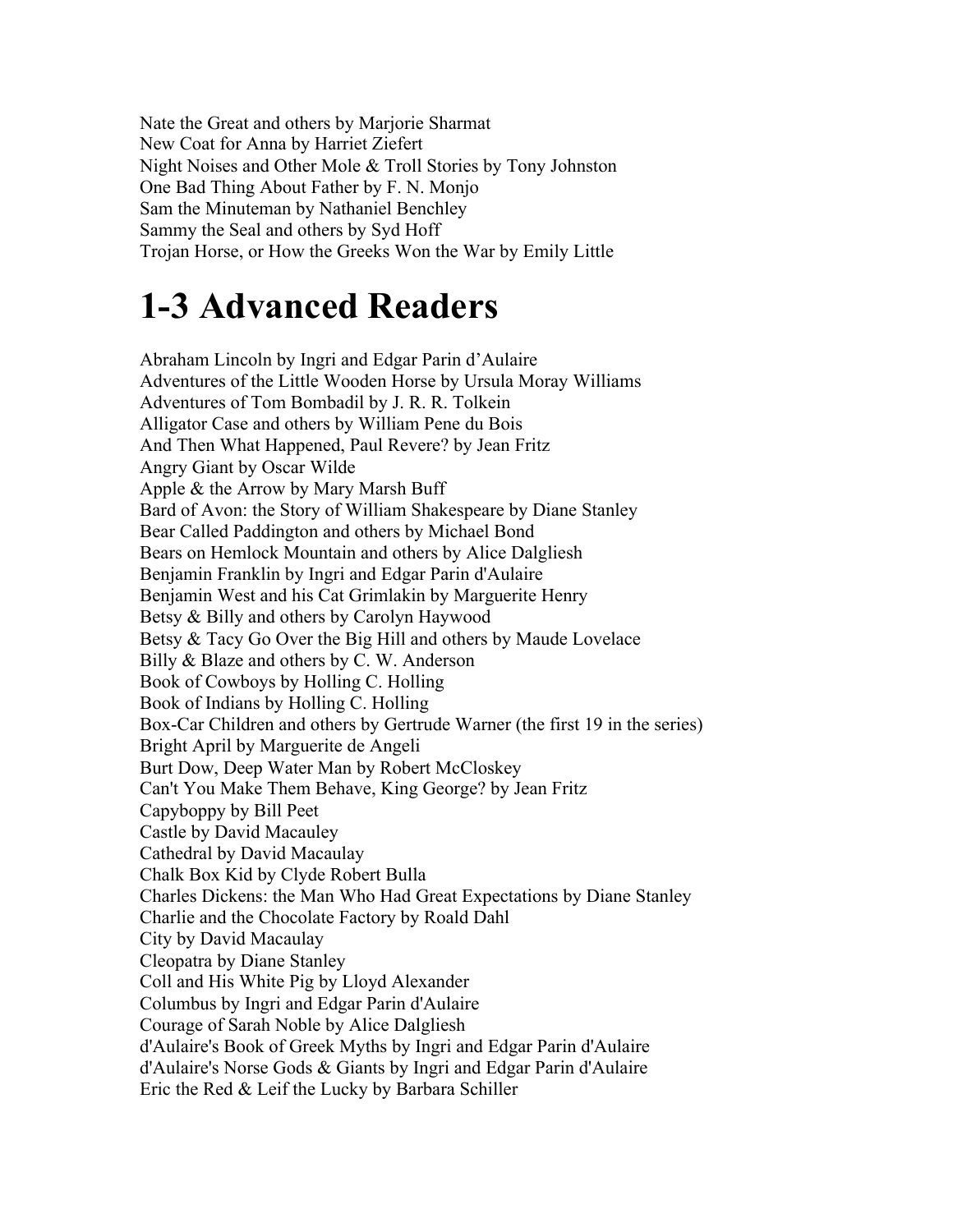Fairy Doll by Rumer Godden Finn Family Moomintroll and others by Tove Jansson George Washington by Ingri and Edgar Parin d'Aulaire George Washington's Breakfast by Jean Fritz Good Queen Bess by Diane Stanley Grain of Rice by Helena Clare Pittman Happy Hollisters and others by Jerry West Happy Orpheline and others by Natalie Savage Carlson Henner's Lydia by Marguerite de Angeli Hundred Dresses by Eleanor Estes Hundred Penny Box by Sharon Bell Mathis I, Columbus and others by Peter & Connie Roop In Search of Troy by Piero Ventura James and the Giant Peach by Roald Dahl Just a Few Words, Mr. Lincoln by Jean Fritz Just So Stories by Rudyard Kipling *RA* Kindle of Kittens by Rumer Godden Least of All by Carol Purdy Leave Horatio Alone by Eleanor Clymer Leif the Lucky by Ingri and Edgar Parin d'Aulaire Leonardo da Vinci by Diane Stanley Lion to Guard Us by Clyde Robert Bulla Little Pear by Eleanor Frances Lattimore Marco Moonlight by Clyde Robert Bulla Matchlock Gun by Walter Edmonds Michelangelo's World by Piero Ventura Mill by David Macaulay Minn of the Mississippi by Holling C. Holling Mouse House by Rumer Godden Mouse on the Motorcycle by Beverly Cleary My Father's Dragon by Ruth Stiles Gannet Nothing is Impossible, The Story of Beatrix Potter by Dorothy Aldis Old Mother West Wind and others by Thornton W. Burgess Old Woman Who Lived in a Vinegar Bottle by Rumer Godden Ordinary Princess by Mary Margaret Kaye Paddle to the Sea by Holling C. Holling Pagoo by Holling C. Holling Peter the Great by Diane Stanley Pilgrims of Plimoth by Marcia Sewall Puppy Summer by Meindert de Jong Pyramid by David Macaulay Reluctant Dragon by Kenneth Grahame Rocking Horse Secret by Rumer Godden Sarah Morton's Day and others by Kate Waters Seabird by Holling C. Holling Shhhh … We're Writing the Constitution by Jean Fritz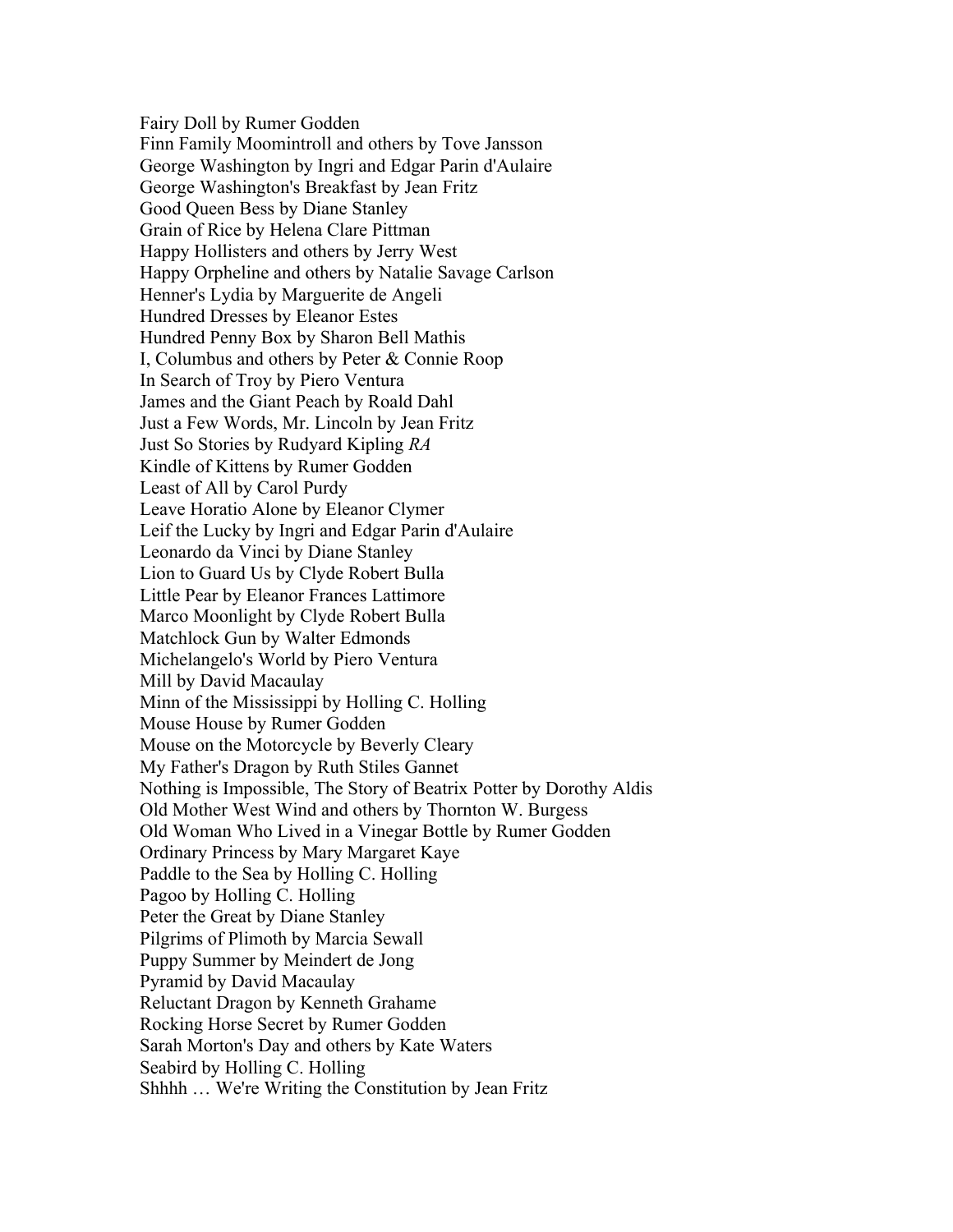Ship by David Macaulay Shoeshine Girl by Clyde Robert Bulla Skippack School by Marguerite de Angeli Song of the Swallows by Leo Politi Squanto, Friend of the Pilgrims by Clyde Robert Bulla St. Philip of the Joyous Heart by Francis X. Connolly Tale of Jolly Robin and others by Arthur Scott Baily Tale of Three Trees by Angela Hunt They Were Strong & Good by Robert Lawson Three Dollar Mule by Clyde Robert Bulla Three Young Pilgrims by Cheryl Harness Thy Friend, Obadiah by Brinton Turkle Tree in the Trail by Holling C. Holling Truthful Harp by Lloyd Alexander Twenty and Ten by Claire Huchet Bishop Twenty Elephant Restaurant by Russell Hoban What's the Big Idea, Ben Franklin? by Jean Fritz Where do You Think You're Going, Christopher Columbus? by Jean Fritz Where Was Patrick Henry on the 29th of May? by Jean Fritz Who's That Stepping on Plymouth Rock? by Jean Fritz Why Don't You Get a Horse, Sam Adams? by Jean Fritz Will You Sign Here, John Hancock? by Jean Fritz Yellow and Pink by William Steig Yonie Wondernose by Marguerite de Angeli

#### **4-6 Literature**

 Alice's Adventure's in Wonderland by Lewis Carroll *RA* America's Paul Revere by Esther Forbes America's Paul Revere by Esther Forbes Arabian Nights translated by Edward Lane *RA* biographies Beautiful Stories from Shakespeare by Edith Nesbit Adam of the Road by Elizabeth Gray Adventures of Mabel by Harry Thurston Peck Adventures of Tintin by Herge Adventures of Ulysses by Charles Lamb Aeneid for Boys and Girls by Alfred J. Church Aldo Applesauce by Johanna Hurwitz Alexander the Great by John Gunther All Sail Set and others by Armstrong Sperry All-of-a-Kind Family and others by Sydney Taylor Archimedes & the Door of Science by Jeanne Bendick Aristotle, Dean of Early Science by Glanville Downey & other Immortals of Science At the Back of the North Wind and others by George MacDonald *RA* Augustus Caesar's World by Genevieve Foster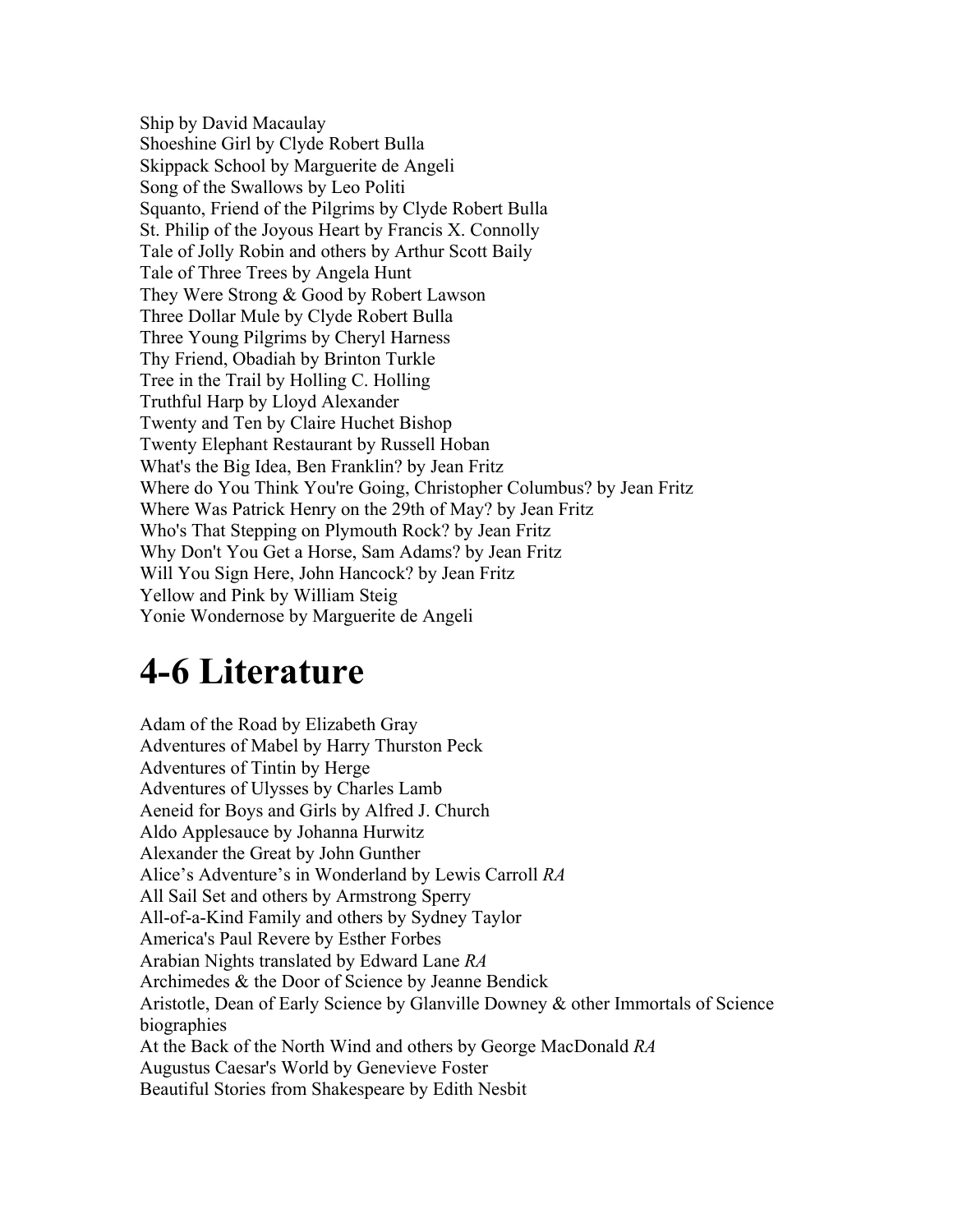Behind Rebel Lines by Seymour V. Reit Ben and Me by Robert Lawson Bevis by Richard Jefferies Black Beauty: the Autobiography of a Horse by Anna Sewell Black Ships Before Troy by Rosemary Sutcliff Black Stallion and others by Walter Farley Black Ships Before Troy by Rosemary Sutcliff Book of Cowboys by Will James Boy Apprenticed to an Enchanter by Padriac Colum Boy's Life of Edison by William Meadowcroft Brady by Jean Fritz Bright April by Marguerite de Angeli Bronze Bow by Elizabeth George Speare Buffalo Knife by William O. Steele Cabin Faced West by Jean Fritz Carry On, Mr. Bowditch by Jean Lee Latham Cattle Brands by Andy Adams Charlotte's Web by E. B. White Children of Odin by Padraic Colum Children's Homer by Padraic Colum Chronicles of Narnia by C. S. Lewis Dog on Barkham Street by Mary Stoltz Beauty and the Beast by Charles Lamb *RA* Big Day For Scepters by Stephen Krensky Big Red by Jim Kjelgaard Big Wave by Pearl S. Buck Birth of Rome by Laura Orvieto Blue Willow by Doris Gates Book of Three and others by Lloyd Alexander Borrowers and others by Mary Norton Brighty of the Grand Canyon by Marguerite Henry By Pike and Dike: a Tale of the Rise of the Dutch Republic by G. A. Henty Caddie Woodlawn by Carol Brink Calico Bush by Rachel Field Call It Courage by Armstrong Sperry Call of the Wild by Jack London Canterbury Tales retold by G. McCaughrean Canyon Winter by Walt Morey Charlemagne and the Twelve Peers of France by Alfred J. Church Cheaper by the Dozen by Frank Gilbreth Chitty Chitty Bang Bang by Ian Fleming Cricket in Times Square by George Selden Daniel Boone and other biographies by James Daugherty Dear Mr. Henshaw by Beverly Cleary Destination Moon by James Irwin Dobry by Monica Shannon Doctor's Boy by Karin Anckarsvard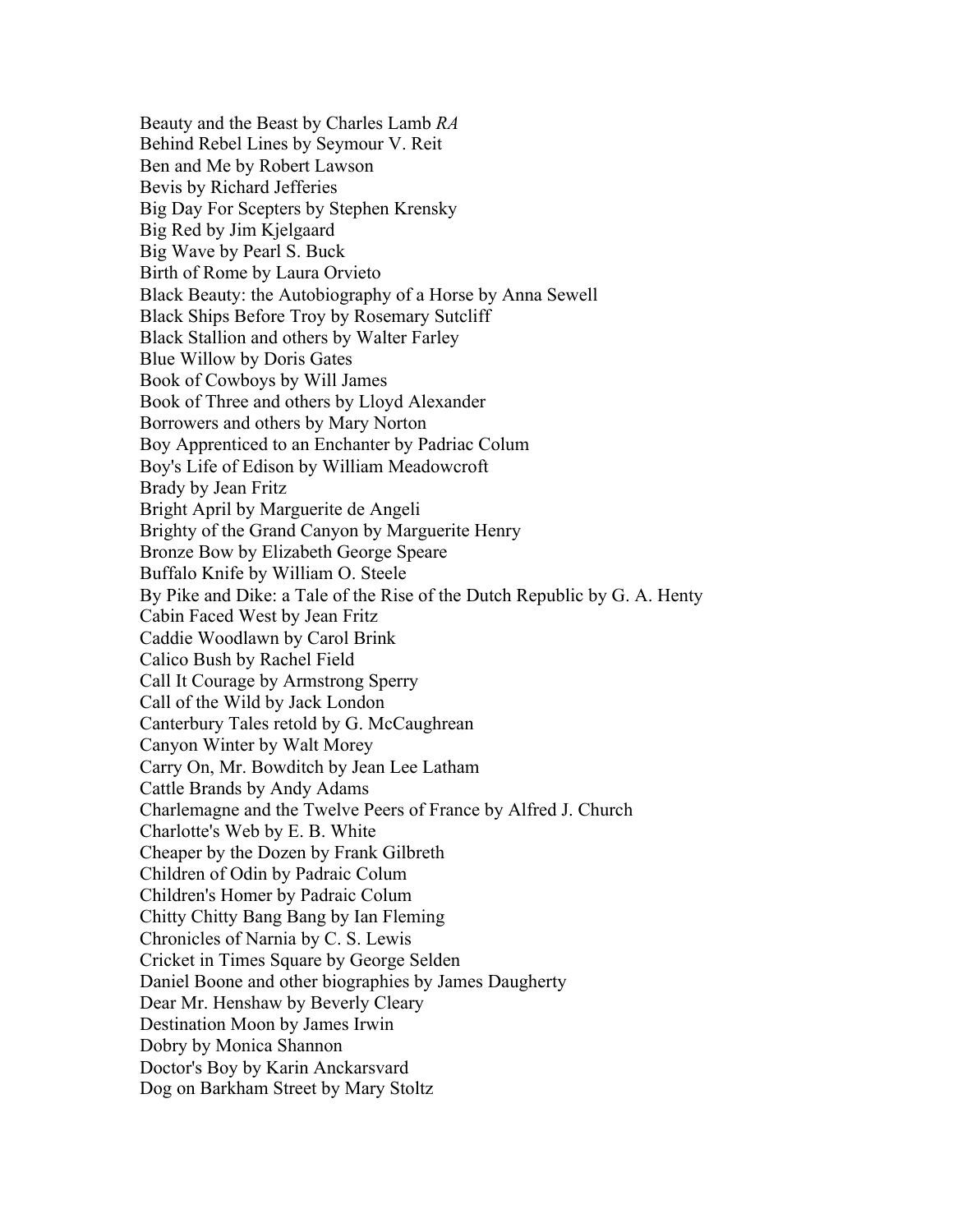Door in the Wall by Marguerite de Angeli Dragon Slaver by Rosemary Sutcliff Dvora's Journey by Marge Blaine Ì Early Thunder and others by Jean Fritz Fantastic Mr. Fox by Roald Dahl Far Frontier by William O. Steele Five Children & It by Edith Nesbit Four-Story Mistake by Elizabeth Enright Freedom to Dream by Cynthia Blair From Anna by Jean Little Ì Gathering of Days by Joan Blos Ginger Pye by Eleanor Estes Golden Fleece by Padriac Colum Gone Away Lake by Elizabeth Enright Good Master by Kate Seredy Grandfather's Chair by Nathaniel Hawthorne Great Brain and others by John Fitzgerald Great Glass Elevator by Roald Dahl Guns for General Washington by Seymour Reit House at Pooh Corner by A. A. Milne *RA* Huguenot Garden: A Children's Story of Faith by Douglas Jones Hundred and One Dalmatians by Dodie Smith Doll's House by Rumer Godden Door in the Wall by Marguerite de Angeli<br>Dragon Slayer by Rosemary Sutcliff<br>Dvora's Journey by Marge Blaine<br>Eagle of the Ninth and other historical fiction by Rosemary Sutcliff<br>Early Thunder and others by Jean Fritz<br>Episod Five Little Peppers and How They Grew and others by Margaret Sidney Follow My Leader by James B. Garfield For the Temple: A Tale of the Fall of Jerusalem & others by G. A. Henty From Anna by Jean Little Further Adventures of Nils by Selma Lagerlof Gathering of Days by Joan Blos Gentle Ben by Walt Morey George Washington's World and other histories by Genevieve Foster God Made Them Great by John Tallach Golden Goblet by Eloise Jarvis McGraw Golden Key by George MacDonald Hakon of Rogen's Saga and others by Erik Christian Haugaard Hannah by Gloria Whelan Henry Huggins and other Henry books by Beverly Cleary Henry Reed, Inc. by Keith Robertson Heroes of Asgard by A. & E. Keary Home of the Sailor by Rumer Godden Homer Price by Robert McCloskey House of Sixty Fathers by Meindert de Jong I, Juan de Pareja by Elizabeth de Trevino Iliad for Boys and Girls by Alfred J. Church In Freedom's Cause: A Story of Wallace and Bruce by G. A. Henty In Grandma's Attic & others by Arleta Richardson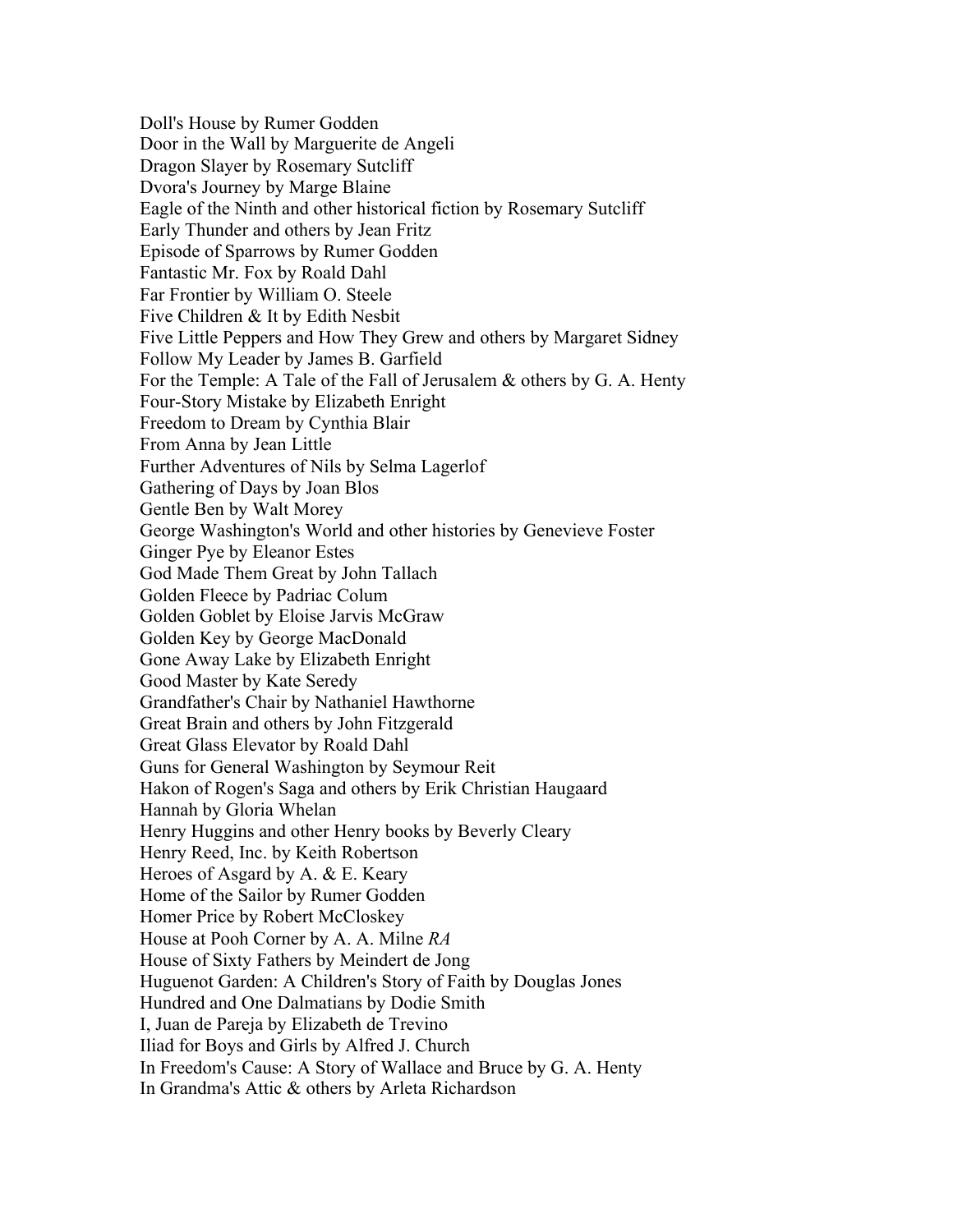Johnny Tremain by Esther Forbes Julie of the Wolves by Jean Craighead George Jungle Doctor and others by Paul White King Without a Shadow by R. C. Sproul Lassie Come Home by Eric Knight Little Lord Flauntleroy by Frances Hodgson Burnett Little Princess by Frances Hodgson Burnett Log of a Cowboy by Andy Adams Lone Cowboy by Will James Lone Journey by Jeanette Eaton Little Princess by Frances Hodgson Burnett Log of a Cowboy by Andy Adams Lone Cowboy by Will James Mary Poppins and others by Pamela L. Travers Master Cornhill by Eloise Jarvis McGraw Master Skylark by John Bennett Mine for Keeps by Jean Little Moffats by Eleanor Estes Mountain Born by Elizabeth Yates Mr. Small and others by Lois Lenski Incredible Journey by Sheila Burnford Ink on His Fingers & other hero tales of the Reformation by Louise Vernon John Treegate's Musket and others in the series by Leonard Wibberley Journey from Peppermint Street by Meindert de Jong Journey to America by Sonia Levitin Justin Morgan Had a Horse by Marguerite Henry Kateri Tekakwitha: Mohawk Maid by Evelyn Brown Kildee House by Rutherford George Montgomery King of the Golden River by John Ruskin King of the Wind and others by Marguerite Henry King Without a Shadow by R. C. Sproul Lad: a Dog and others by Albert Payson Terhune Landing of the Pilgrims by James Daugherty Legend of the Cid by Robert Convoy Goldston Little Britches: Father & I Were Ranchers and others by Ralph Moody Little Fishes by Erik Christian Haugaard Little House in the Big Woods and others by Laura Ingalls Wilder Little Lame Prince by Dinah Maria Mulock Lost Princess by George MacDonald Magic Pudding by Norman Lindsey Magic Summer by Noel Streatfeild Magical Melons by Carol Brink Many Moons by James Thurber Medal of Honor Heroes by Colonel Red Reeder Miracles on Maple Hill by Virginia Sorensen Miss Happiness and Miss Flower by Rumer Godden Moth Manor by Martha Bacon Mr. Popper's Penguins by Richard Atwater Mr. Revere and I by Robert Lawson Mrs. Frisby  $&$  the Rats of NIMH by Robert O'Brien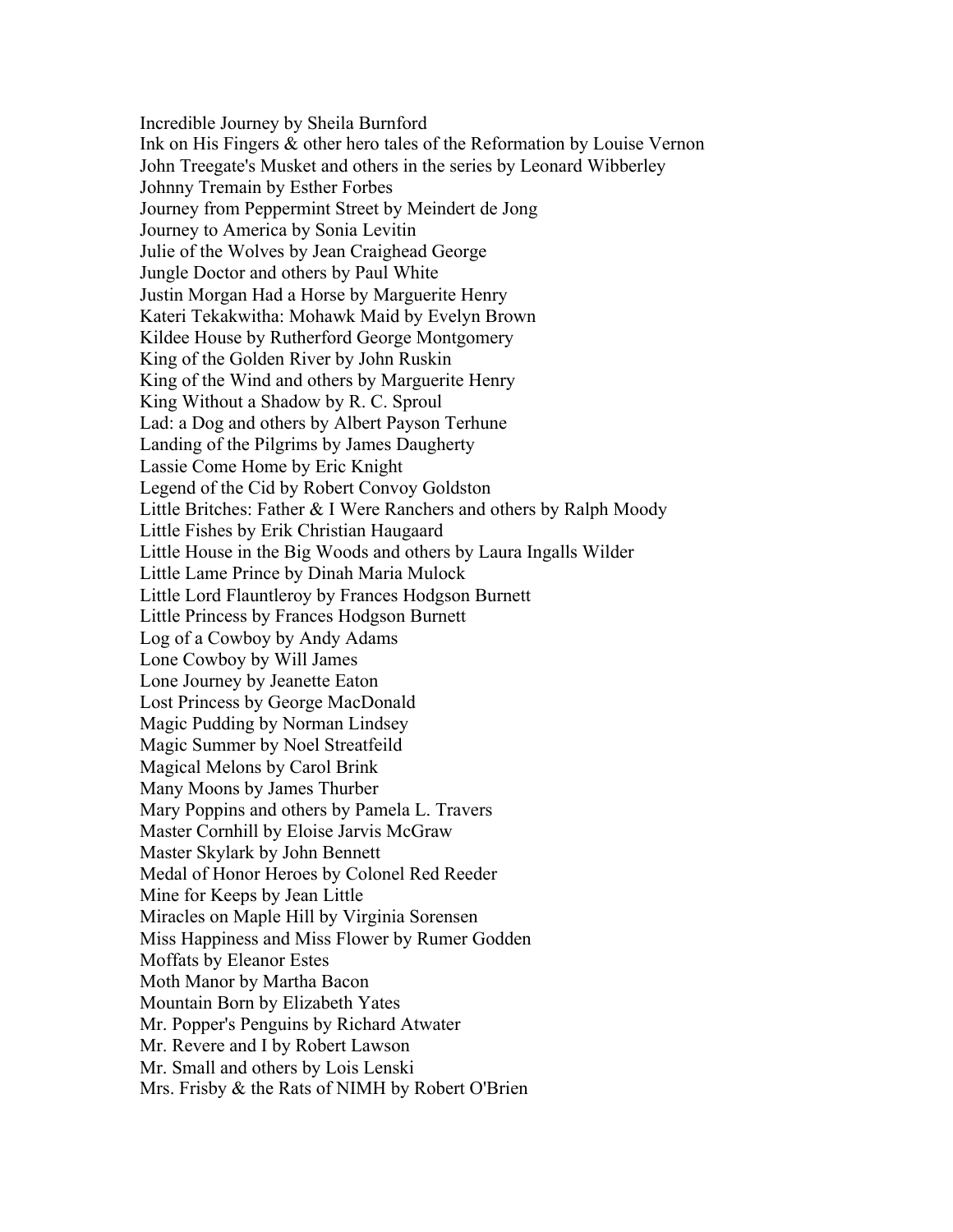My Side of the Mountain by Jean Craighead George Myths of the World by Padraic Colum National Velvet by Enid Begnold Myths of the World by Padraic Colum Niko, Sculptor's Apprentice by Isabelle Lawrence Number the Stars by Lois Lowry Odysseus the Wanderer by Aubrey De Selincourt Old Bones The Wonder Horse by Mildred Mastin Pace Old Yeller by Fred Gipson Outlet by Andy Adams Owls in the Family by Farley Mowat Paul Bunyan by James Stevens Perilous Road by William O. Steele Peter Pan by James Barrie Phoenix and the Carpet by Edith Nesbit Pinocchio by Carlo Collodi Prairie School by Lois Lenski Problem With Pulcifer by Florence Parry Heide Pushcart War by Jean Merrill Railway Children by Edith Nesbit Return to Gone-Away Lake by Elizabeth Enright Ride the West Wind by Barbara Chamberlain Saturdays by Elizabeth Enright Secret Garden by Frances Hodgson Burnett Mrs. Piggle Wiggle and others by Betty MacDonald My Daniel by Pam Conrad My Indian Boyhood by Luther Standing Bear Odyssey for Boys and Girls by Alfred J. Church Paul Bunyan and His Blue Ox by Wallace Wadsworth Paul Bunyan by James Stevens Peppermints in the Parlor by Barbara Wallace Perilous Road by William O. Steele Peter Pan by James Barrie Phantom Tollbooth by Norton Juster Pilgrim's Progress by John Bunyan (children's version) Pippi Longstocking and others by Astrid Lindgren Pollyanna by Eleanor Porter Prairie Boy's Summer by William Kurelek Prairie Boy's Winter by William Kurelek Princess and Curdie by George McDonald Princess and the Goblin by George McDonald Proud Taste for Scarlet & Miniver by E. L. Konigsburg Rabbit Hill by Robert Lawson Rainbow Garden by Patricia St. John Rascal by Sterling North Rescuers series by Margery Sharp Roll of Thunder, Hear My Cry by Mildred Taylor Roller Skates by Ruth Sawyer Sarah, Plain and Tall by Patricia MacLachlan Secret at Pheasant Cottage by Patricia St. John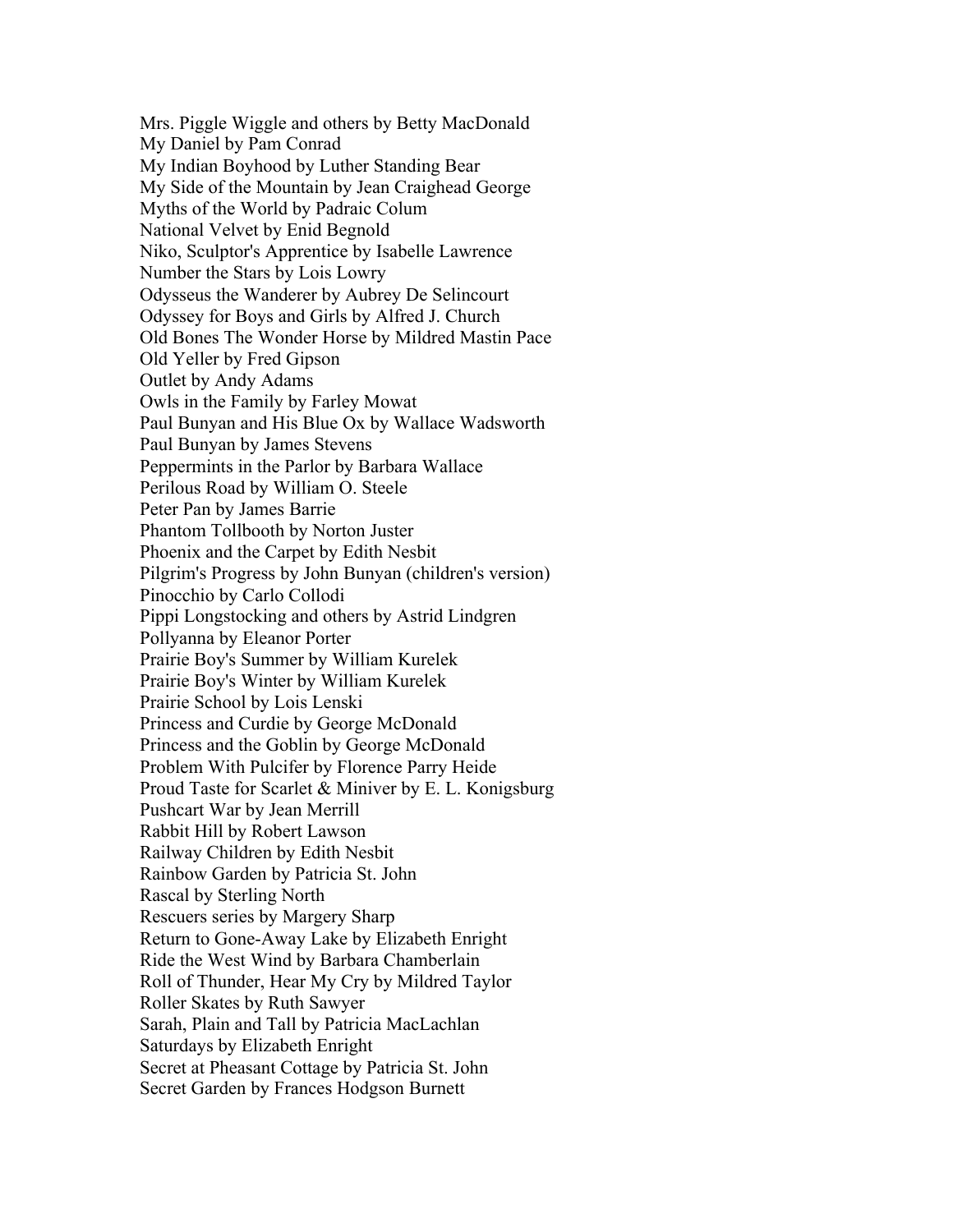Seven Years From Home by Rose Blue Sign of the Beaver by Elizabeth George Speare Smoky the Cowhorse by Will James Sounder by William Armstrong Spiderweb for Two by Elizabeth Enright Star of Light by Patricia St. John Story of Dr. Doolittle and others by Hugh Lofting *RA* Strawberry Girl and others by Lois Lenski Striped Ships by Eloise Jarvis McGraw Stuart Little by E. B. White Swords of the Vikings by Julia Davis Adams Swords of the Vikings by Julia Davis Adams Tales from Shakespeare by Charles & Mary Lamb *RA* Thee, Hannah by Marguerite de Angeli Thimble Summer by Elizabeth Enright This Dear Bought Land by Jean Lee Latham Through the Looking Glass by Lewis Carroll *RA* To Catch a Golden Ring by Marilyn Donahue Tough Winter by Robert Lawson Trumpet of the Swan by E. B. White Tuck Everlasting by Natalie Babbitt Twenty One Balloons by William Pene DuBois Twice Freed by Patricia St. John Uncle Remus and others by Joel Chandler Harris *RA* Seven Years From Home by Rose Blue Seventeenth Swap by Eloise Jarvis McGraw Shadrack by Meindert de Jong Silver Chief: Dog of the North and others by Jack O'Brien Singing Tree by Kate Seredy Skylark by Patricia MacLachlan Story of Holly and Ivy by Rumer Godden Story of Rolf and the Viking Bow by Allen French Strawberry Girl and others by Lois Lenski<br>Striped Ships by Eloise Jarvis McGraw<br>Stuart Little by E. B. White<br>Swallows & Amazons and others by Arthur Ransome<br>Sword and the Sundial by Phyllis Prokop Tales from the Arabian Nights by H. J. Dawood Tales of the Arabian Nights by Andrew Lang Tales of Troy and Greece by Andrew Lang Tales of Uncle Remus retold by Julius Lester Tanglewood Secrets by Patricia St. John Thee, Hannah by Marguerite de Angeli Then There Were Five by Elizabeth Enright They Shall Be Mine by John Tallach Thimble Summer by Elizabeth Enright This Dear Bought Land by Jean Lee Latham Three Children and Shakespeare by Anne Terry White Three Go Searching by Patricia St. John Time at the Top by Edward Ormondroyd Treasures of the Snow by Patricia St. John Trial by Poison and other Trailblazer books by Dave and Neta Jackson Turn Homeward, Hannalee by Patricia Beatty Understood Betsy by Dorothy Canfield Fisher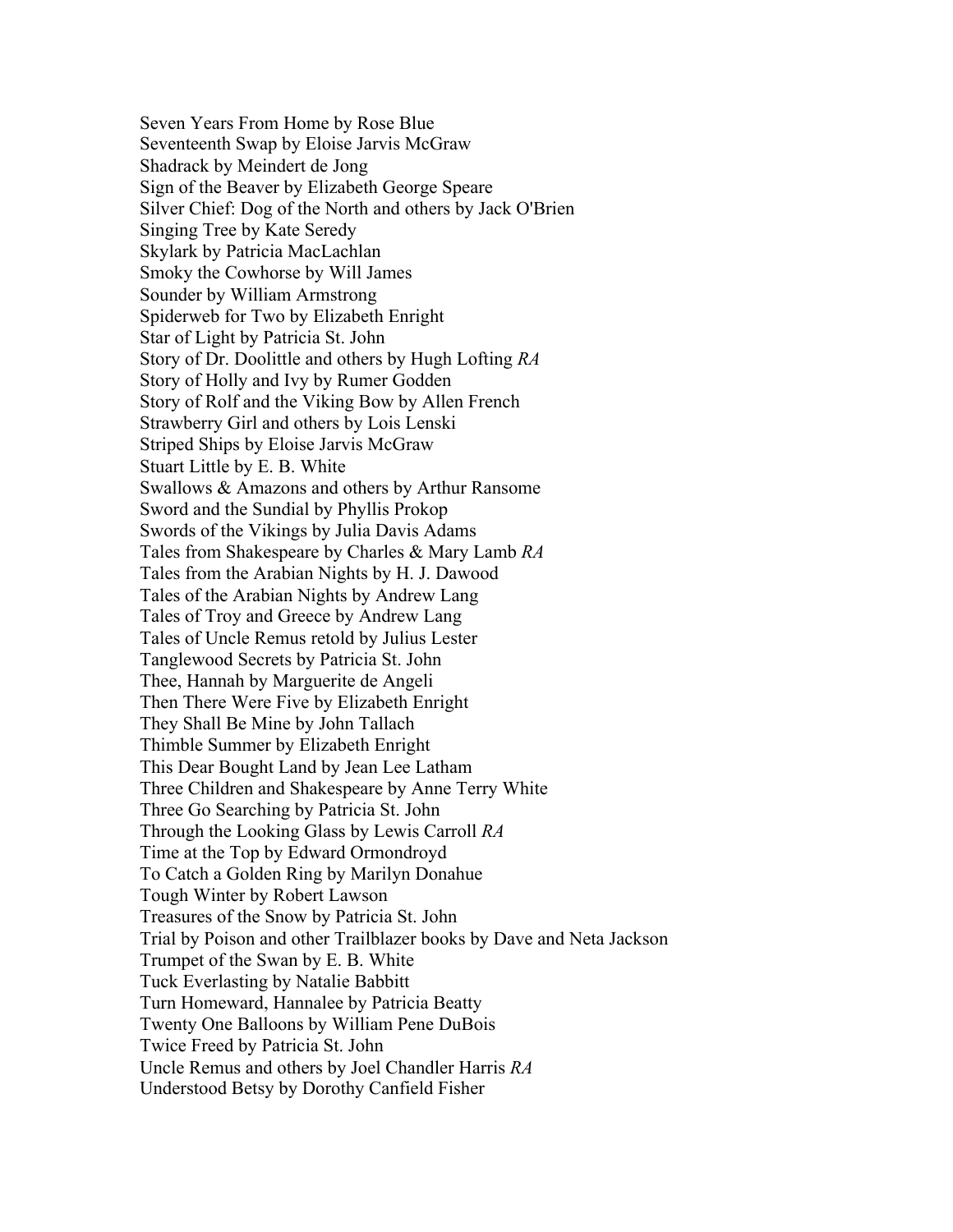Viking Tales by Jeannie Hall Vinegar Boy by Alberta Hawse What Katy Did and others by Susan Coolidge Wheel on the School by Meindert de Jong Why the Chisholm Trail Forks by Andy Adams Why the Chisholm Trail Forks by Andy Adams Wind in the Willows by Kenneth Grahame *RA* Winged Watchman and others by Hilda Van Stockum Winnie the Pooh by A. A. Milne *RA* Winnie the Pooh by A. A. Milne RA Wonderful Adventures of Nils by Selma Lagerlof Voyage to Freedom by David Gay Way Things Work by David Macaulay Wharton & the Castaways by Russell Erickson Where the Red Fern Grows by Wilson Rawls Where the River Begins by Patricia St. John White Stag by Kate Seredy Wonderful Adventures of Nils by Selma Lagerlof Wonderful Wizard of Oz and others by Frank Baum Yankee Doodle's Cousins by Anne Malcomson Year of the Black Pony and others by Walt Morey Young Carthaginian, A Story of the Times of Hannibal by G. A. Henty

#### **4-6 Advanced Literature**

Complete Peterkin Papers by Lucretia Hale Hans Brinker or the Silver Skates by Mary Mapes Dodge<br>Heidi by Joanna Spyri<br>Heroes by Charles Kingsley Heidi by Joanna Spyri Howard Pyle's Book of Pirates and others by Howard Pyle Indispensible Information for Infants by Owen Wister Jungle Books by Rudyard Kipling *RA* Little Men by Louisa May Alcott Little Women and others by Louisa May Alcott Masterman Ready by Frederick Marryat Masterman Ready by Frederick Marryat Merry Adventures of Robin Hood by Howard Pyle Adventures of Huckleberry Finn by Mark Twain Adventures of Tom Sawyer by Mark Twain Boy's King Arthur by Sidney Lanier Captains Courageous by Rudyard Kipling Complete Peterkin Papers by Lucretia Hale Cricket on the Hearth by Charles Dickens Freckles by Gene Statton Porter Girl of the Limberlost and others by Gene Statton Porter Jim Davis by John Masefield Kidnapped and others by Robert Louis Stevenson, illustrated by Wyeth Kim by Rudyard Kipling Last of the Mohicans and others by James Fenimore Cooper Main-Travelled Roads and others by Hamlin Garland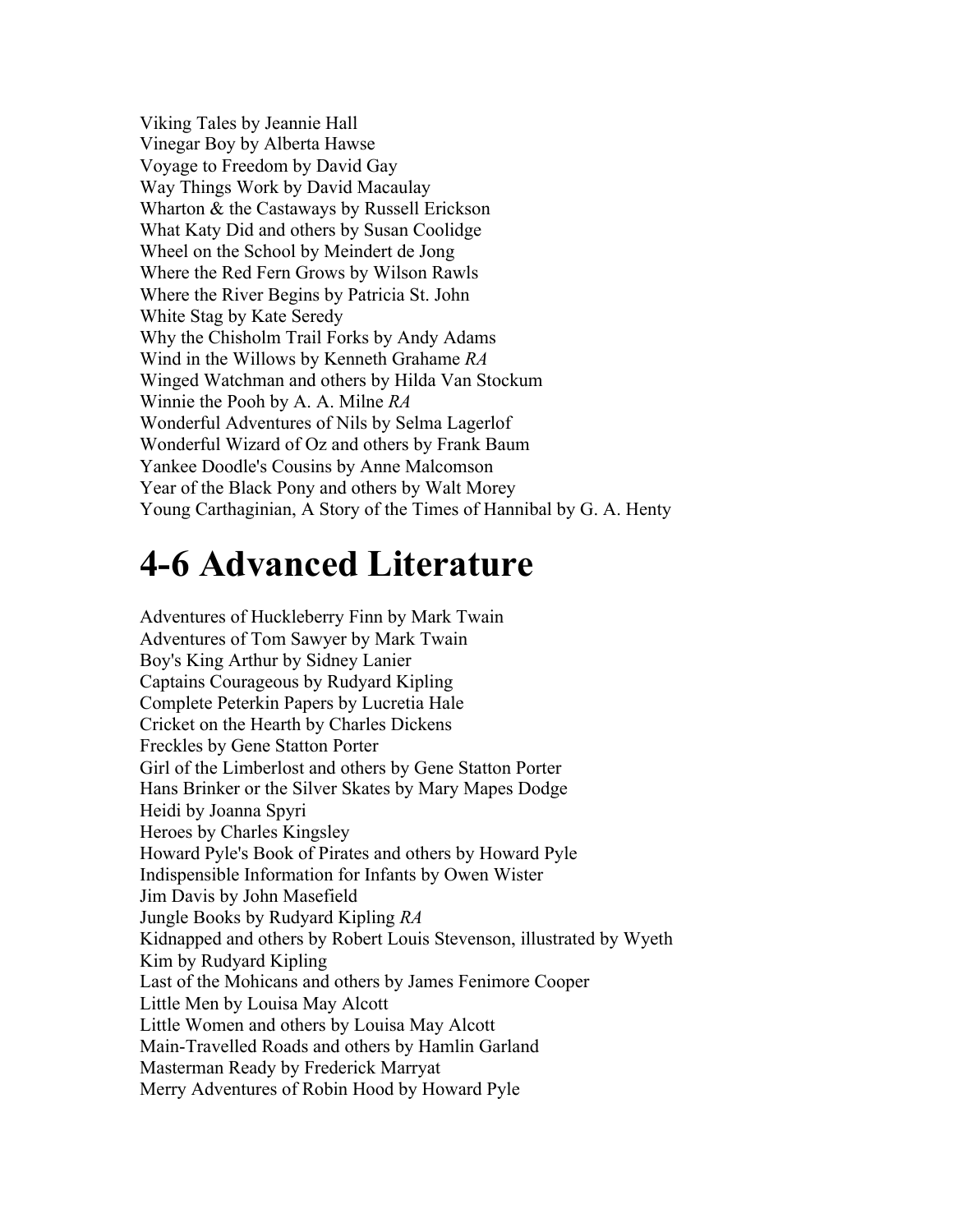Mr. Midshipman Easy by Frederick Marryat Otto of the Silver Hand by Howard Pyle Penrod and others by Booth Tarkington Otto of the Silver Hand by Howard Pyle Robinson Crusoe by Daniel Defoe Story of King Arthur and His Knights by Howard Pyle Swiss Family Robinson by Johann Wyss Twenty Thousand Leagues Under the Sea and others by Jules Verne Uncle Tom's Cabin by Harriet Beecher Stowe Water Babies by Charles Kingsley *RA* Uncle Tom's Cabin by Harriet Beecher Stowe Water Babies by Charles Kingsley RA Prince and the Pauper by Mark Twain Treasure Island by Robert Louis Stevenson, illustrated by Wyeth Westward Ho! by Charles Kingsley Willis the Pilot by Johann Wyss

#### **7-9 Literature**

Across Five Aprils by Irene Hunt All Men Are Brothers and others by Pearl S. Buck Autobiography of Miss Jane Pittman by Ernest Gaines Beauty by Robin McKinley Bob, Son of Battle by Alfred Ollivant Boy's War by David J. Michell Calico Captive by Elizabeth George Speare Christy by Catherine Marshall Cider Days by Mary Stolz Cloister and the Hearth by Charles Reade Admiral of the Ocean Sea: Life of Christopher Columbus & others by Samuel E. Morison Adventures of Richard Hannay and others by John Buchan Anna and the King of Siam by Margaret Landon Anne of Green Gables and others by Lucy Maud Montgomery Boy Alone and others in the trilogy by Reginald Ottley Boy on the Rooftop by Tomas Szabo Bridge of San Luis Rey by Thornton Wilder Bruchko by Bruce Olson Bulfinch's Age of Chivalry by Thomas Bulfinch Bulfinch's Age of Fable by Thomas Bulfinch Bulfinch's Legends of Charlemagne by Thomas Bulfinch Call of the Canyon and others by Zane Gray Chase Me, Catch Nobody by Erik Christian Haugaard Chosen by Chaim Potok Christy by Catherine Marshall Chronicles of Brother Cadfael by Ellis Peters Cider Days by Mary Stolz Circuit Rider and others by Edward Eggleston Day of Pleasure by Isaac Bashevis Singer Devil in Print by Mary Drewery Diary of a Young Girl by Anne Frank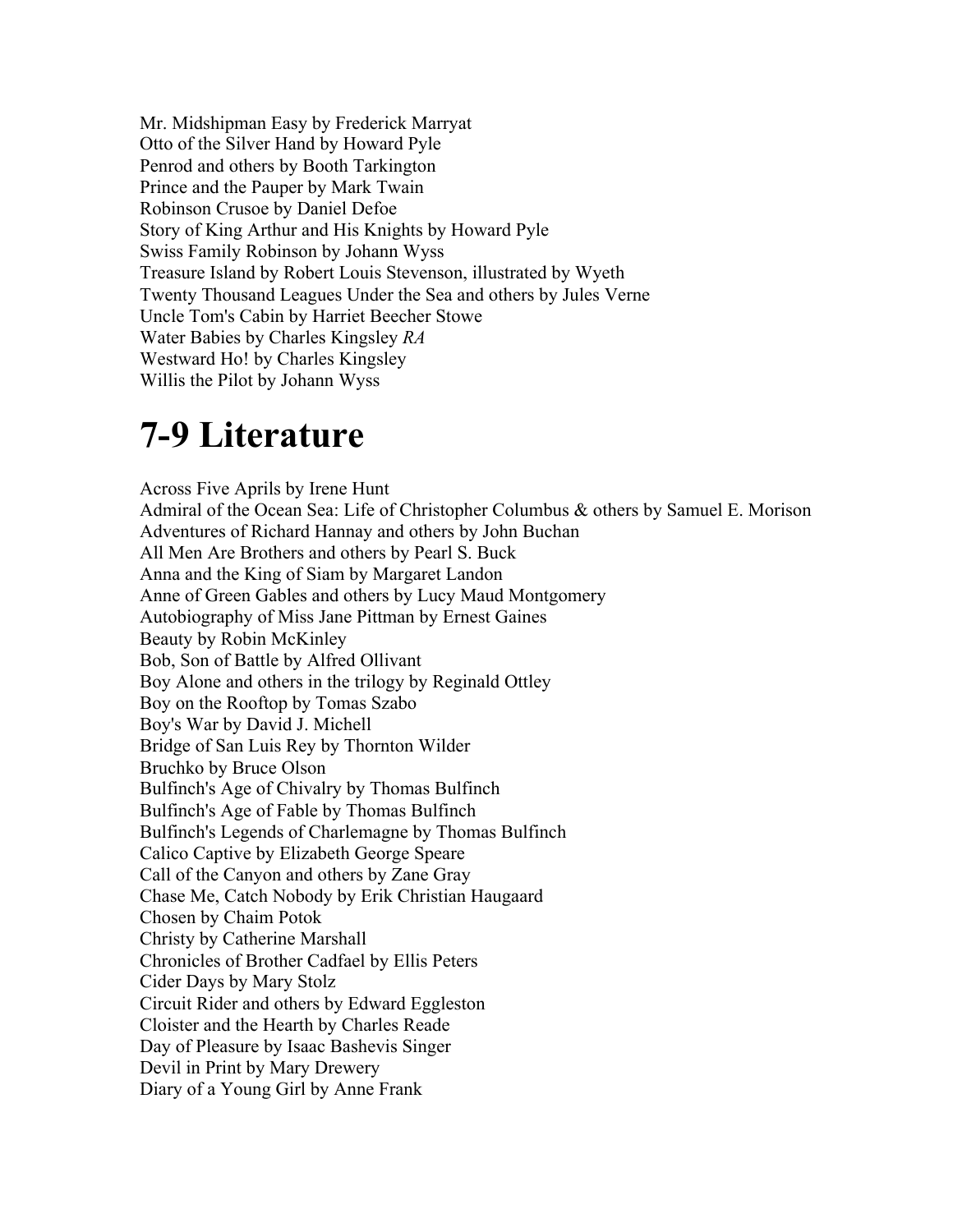For Love of Jody by Robbie Branscum Hawk That Dare Not Hunt by Day by Scott O'Dell Hiding Place by Corrie Ten Boom Hobbit by J. R. R. Tolkien Hiding Place by Corrie Ten Boom Hound of the Baskervilles & others by Sir Arthur Conan Doyle House of Dies Drear by Virginia Hamilton Island of Dr. Moreau by H. G. Wells Island of the Blue Dolphins by Scott O'Dell King's Fifth by Scott O'Dell Life of David Crockett by Davey Crockett Life on the Mississippi by Mark Twain Little White Horse and others by Elizabeth Goudge Lord of the Rings Trilogy by J. R. R. Tolkein Lost World by Sir Arthur Conan Doyle Mama's Bank Account by Kathryn Forbes Max's Dream by William Mayne Moonstone and others by Wilkie Collins Moves Make the Man by Bruce Brooks My Side of the Mountain by Jean Craighead George Night Flight by Antoine de Saint-Exupery Onion John by Joseph Krumgold Flames of Rome by Paul Maier Giants in the Earth and others by O. E. Rolvaag Good Morning, Miss Dove by Frances Gray Patton Goodbye, Mr. Chips by James Hilton Guns of Navarone by Alistair MacClean Hoosier School-Boy by Edward Eggleston Hoosier Schoolmaster by Edward Eggleston How Green Was My Valley by Richard Llewellyn If You Love Me Nothing Else Matters by Patricia St. John In His Steps by Charles Sheldon In the Hall of the Dragon King & others in the trilogy by Stephen R. Lawhead Julius Caesar and other biographies by John Buchan Leader by Destiny by Jeanette Eaton Likely Lad by Gillian Avery Lion's Paw by D. R. Sherman Lost World by Sir Arthur Conan Doyle Mama's Bank Account by Kathryn Forbes Mara, Daughter of the Nile by Eloise Jarvis McGraw Max's Dream by William Mayne Miracle Worker by William Gibson Mrs. Mike by Benedict & Nancy Freedman Nikolenka's Childhood by Leo Tolstoy O! Pioneers by Willa Cather Odyssey of Homer by Barbara Leonie Picard Of Courage Undaunted by James Daugherty One of Ours by Willa Cather Pictures of Travel in Sweden by Hans Christian Anderson Pond by Robert Murphy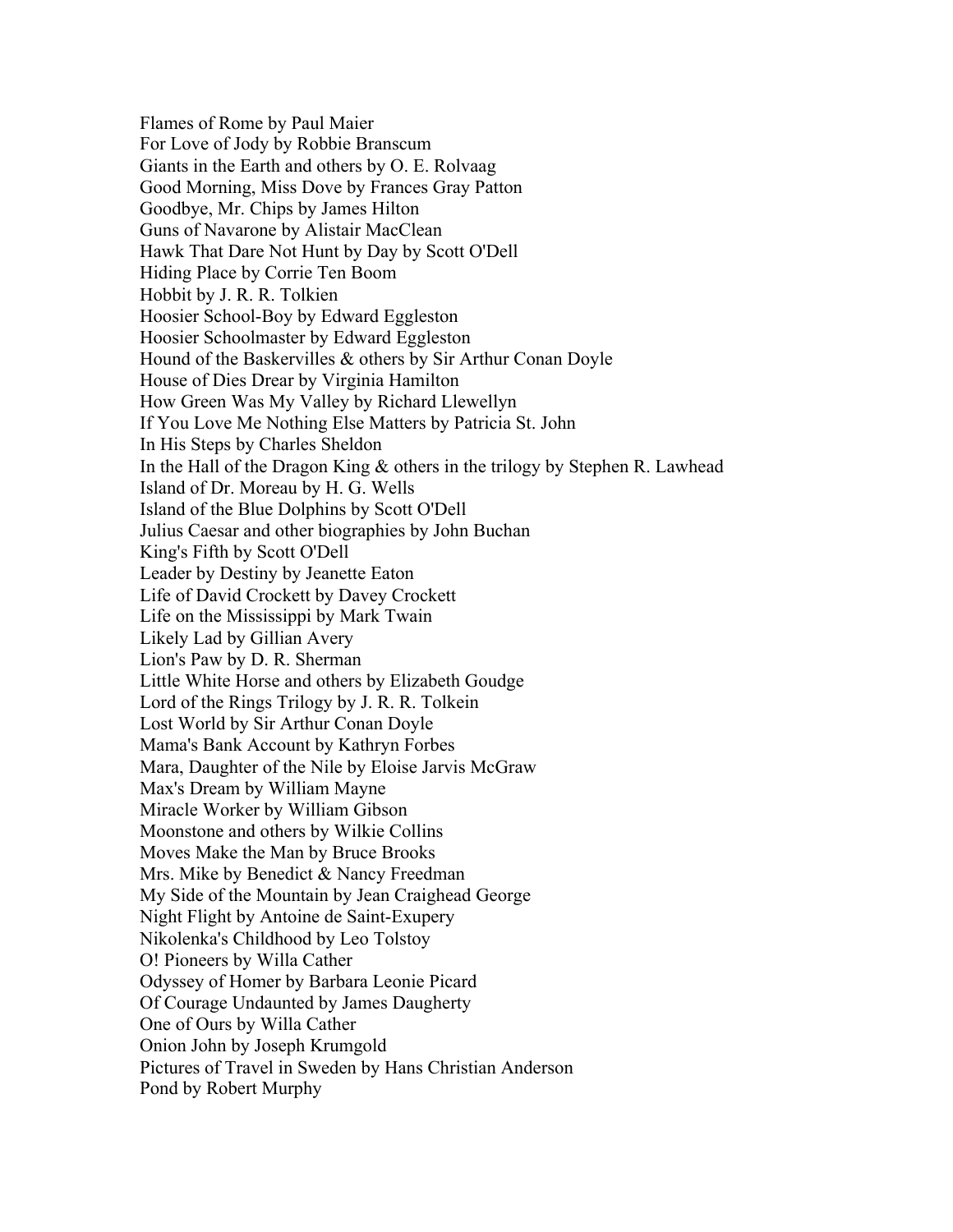Promises in the Wind by Irene Hunt Prospering by Elizabeth George Speare Red Badge of Courage by Stephen Crane<br>Robe by Lloyd C. Douglas<br>Sarah Bishop by Scott O'Dell<br>Scarlet Pimpernel by Baroness Orczy Robe by Lloyd C. Douglas Sarah Bishop by Scott O'Dell Small Woman by Alan Burgess Space Trilogy by C. S. Lewis Streams to the River, River to the Sea by Scott O'Dell String in the Harp by Nancy Bond Summer of the Swans by Betsy Byars Swift Rivers by Cornelia Meigs Tevye the Dairyman by Sholom Aleichem Time Enough for Drums by Anne Rinaldi Time Machine and others by H. G. Wells Tom Brown at Oxford by Thomas Hughes Tom Brown's School Days by Thomas Hughes Trumpeter of Krakow by Eric P. Kelly Two Years Before the Mast by Richard Henry Dana Valley of the Shadow by Janet Hickman War of The Worlds by H. G. Wells Watership Down by Richard Adams Whale Song by Robert Siegel White Company by Sir Arthur Conan Doyle Witch of Blackbird Pond by Elizabeth George Speare Wolves of Willoughby Chase by Joan Aiken **Yearling by Marjorie Rawlings** Portable Chaucer by Theodore Morrison Profiles in Courage by John F. Kennedy Rebecca of Sunnybrook Farm by Kate Douglas Wiggen Scottish Chiefs by Jane Porter Second Mrs. Giaconda by E. L. Konigsburg Shadows on the Rock by Willa Cather Silver Chalice and other historical fiction by Thomas B. Costain Slake's Limbo by Felice Holman Stories of Charlemagne by Jennifer Westwood Story of a Bad Boy and others by Thomas Bailey Aldrich Ten Fingers for God by Dorothy Clarke Wilson Tevye the Dairyman by Sholom Aleichem<br>Time Enough for Drums by Anne Rinaldi<br>Time Machine and others by H. G. Wells<br>To the Tune of a Hickory Stick by Robbie Branscum<br>Tom Brown at Oxford by Thomas Hughes<br>Tom Brown's School D Virginian and others by Owen Wister Voyage Round the World by William Dampier War of The Worlds by H. G. Wells<br>Watership Down by Richard Adams<br>Well at the World's End and others by William Morris<br>Whale Song by Robert Siegel<br>White Company by Sir Arthur Conan Doyle<br>White Fang by Jack London Young Brontes by Mary Louise Jarden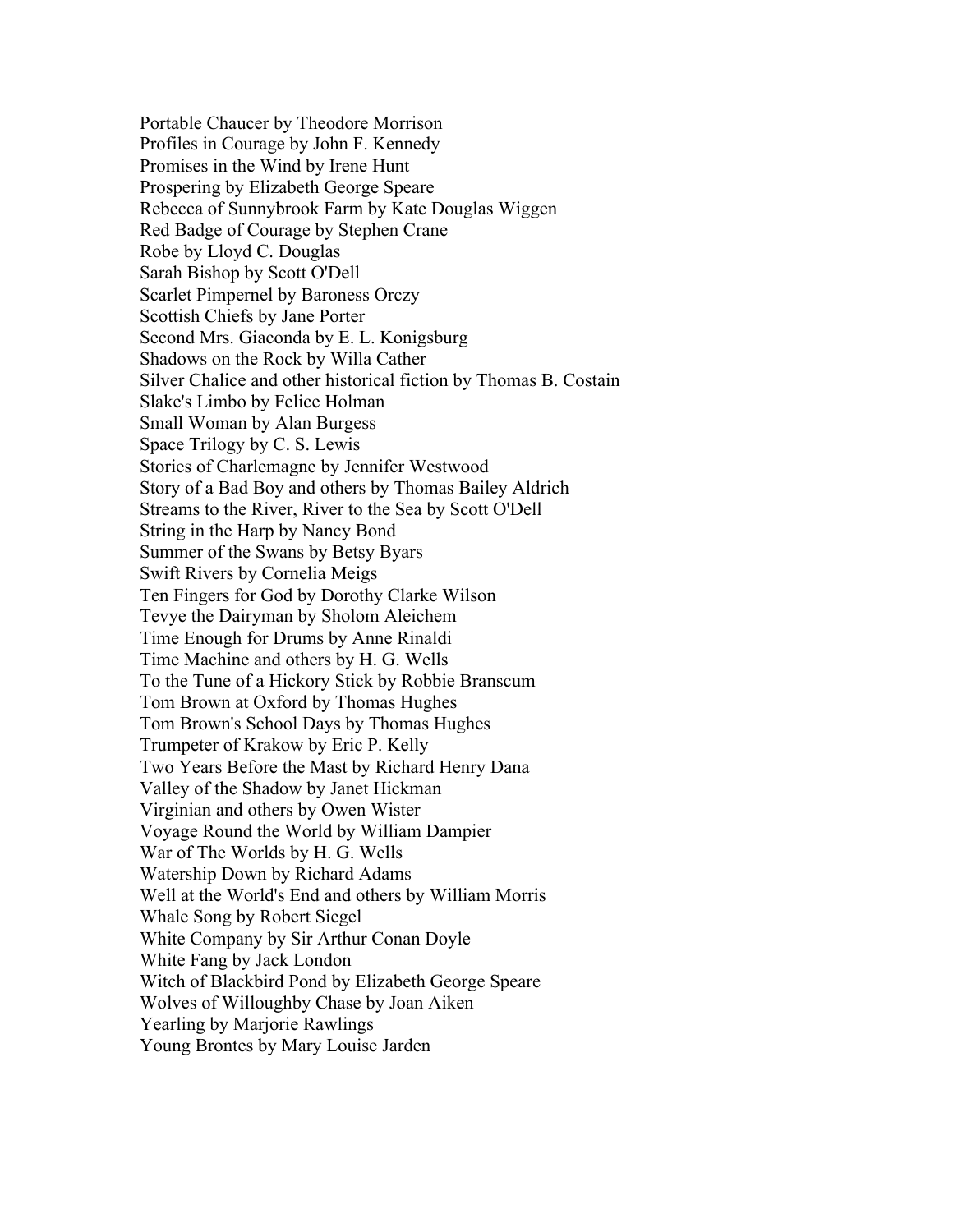# **7-9 Advanced Literature**

Barnaby Rudge by Charles Dickens Ben Hur and others by Lew Wallace **Black Tulip by Alexandre Dumas** Blood and Sand by Blasco Ibanez Count of Monte Cristo by Alexander Dumas Fromont Jeune by Alphonse Daudet George Trilby by Du Maurier Gil Blas by Alain Le Sage **Great Expectations by Charles Dickens** Gulliver's Travels by Jonathan Swift Ivanhoe by Sir Walter Scott Kenilworth by Sir Walter Scott Middlemarch by George Eliot Nicholas Nickleby by Charles Dickens **Oliver Twist by Charles Dickens** Rob Roy by Sir Walter Scott Sanders of the River and others by Edgar Wallace Silas Marner and others by George Eliot Taking of the Bastille by Alexandre Dumas Tale of Two Cities by Charles Dickens Talisman by Sir Walter Scott Tartarin by Alphonse Daudet Tale of Two Cities by Charles Dickens Talisman by Sir Walter Scott Tartarin by Alphonse Daudet Barnaby Rudge by Charles Dickens<br>Ben Hur and others by Lew Wallace<br>Black Tulip by Alexandre Dumas<br>Blood and Sand by Blasco Ibanez<br>Count of Monte Cristo by Alexander Dumas<br>Four Horsemen of Apocalypse by Blasco Ibanez<br>Franke Greek Way to Western Civilization by Edith Hamilton Hereward the Wake by Charles Kingsley Hunchback of Notre Dame by Victor Hugo King Solomon's Mines and others by Henry Rider Haggard Last Days of Pompeii by Lord Edward Bulwar-Lytton Legends of the Alhambra by Washington Irving Les Miserables by Victor Hugo Lilith by George MacDonald Lost Queen of Egypt by Lucile Morrison Master of Ballantrae by Robert Louis Stevenson Miracle at Philadelphia by Catherine Bowen Mythology by Edith Hamilton Nicholas Nickleby by Charles Dickens Old Curiosity Shop by Charles Dickens Oliver Twist by Charles Dickens Oregon Trail by Francis Parkman Pilgrim's Progress and others by John Bunyan Prince Otto by Robert Louis Stevenson Quatre-Vingt-Treize by Victor Hugo Roman Way to Western Civilization by Edith Hamilton Strange Case of Dr. Jekyll and Mr. Hyde by Robert Louis Stevenson